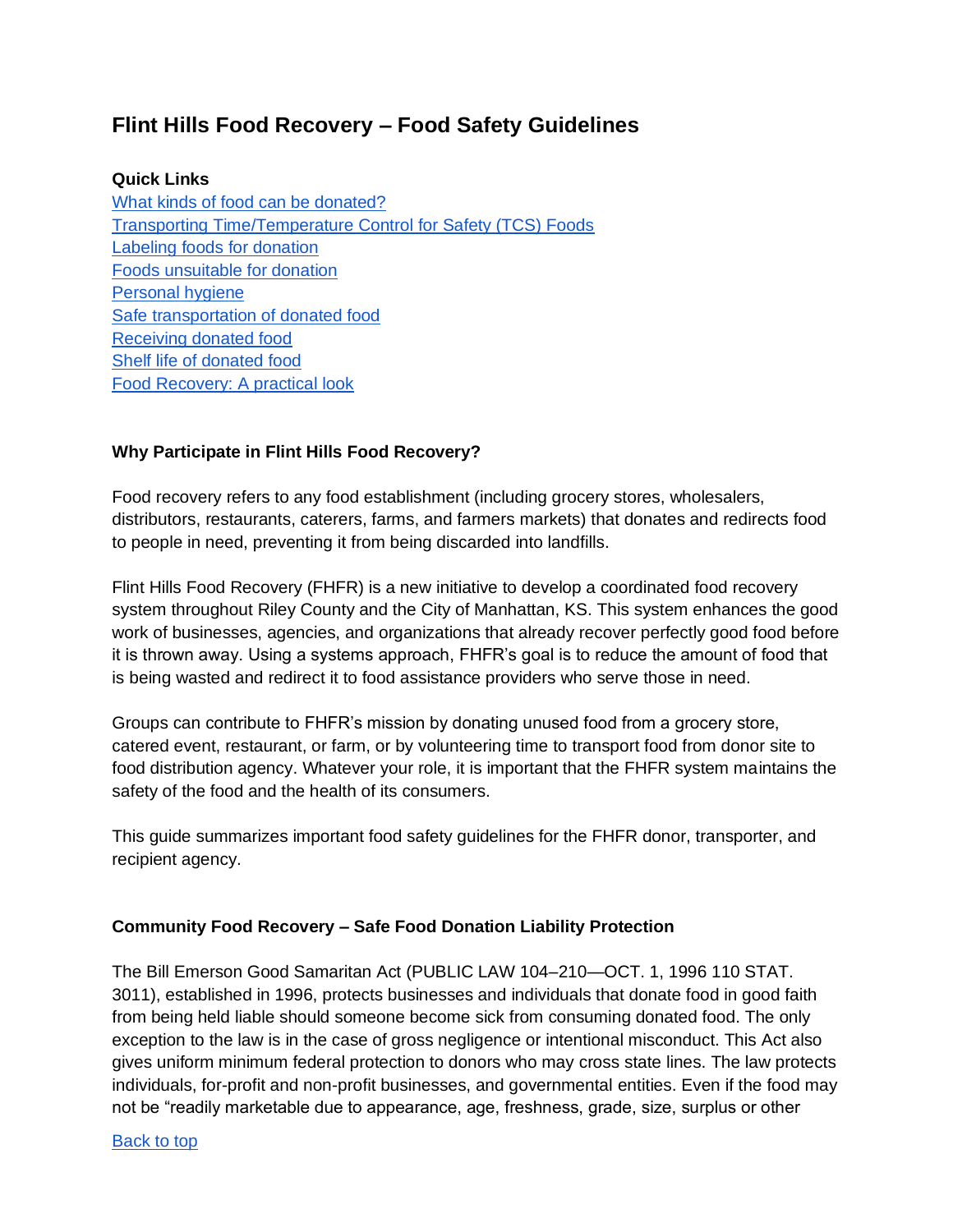conditions," the Federal Act protects food and grocery products as long as they meet all quality and labeling standards imposed by regulations at the federal, state, and local levels. As a federal statute, The Good Samaritan Act creates a uniform minimum level of protection from liability for donors and gleaners nationwide.

## **Safe Food Donations**

Safe delivery and service of donated food require responsible communication among all parties handling the food (donor, volunteer, and receiving agency), including monitoring and appropriately handling temperature and packaging requirements as well as limiting the time out of temperature controls. With a basic understanding of food safety and good judgment, food donors, transporters and recipients can ensure that donated food is kept safe for consumption.

# <span id="page-1-0"></span>**What kinds of foods may be donated?**

Shelf-stable, hot, cold, or other fresh goods in appropriate packaging may be donated (see below for specific packaging requirements). Shelf-stable goods are preferred to be within their sell-by or best-by dates. (Guidelines outlining acceptable past-date items are listed [here.](#page-5-1)) Fresh goods must be within their expiration date, free of mold, and continuously held under appropriate time and temperature controls (see [below\)](#page-2-0). All freshly prepared food must come from a licensed food establishment.

**Grocery (dry goods, non-perishables)** – Commercially canned, boxed, and otherwise packaged foods such as soups, stews, fruits, vegetables, tuna, peanut butter, sauces, and meals like pasta, rice, macaroni and cheese, etc. Required packaging: Foods must be in their intact, original packaging. Non-perishable items do not require time/temperature control.

**Bulk foods** – Items that come in volumes or portions larger than those ordinarily considered to be for immediate consumption and may need to be broken down into smaller portions for distribution such as rice, beans, oatmeal, flour, etc. Required packaging: Foods must be in their intact, original packaging. Bulk foods can only be repackaged in a licensed facility and all smaller portions must be packaged in sanitized or new food-grade containers and labeled with: (1) food item including brand name, (2) ingredients in descending order by volume, (3) date of repack, (4) distributor of the original product, e.g. name of the grocery store).

**Bakery items** – Products such as breads, bagels, cakes, muffins, rolls, etc. that are prepared at a commercial baking establishment and have not been served to the public. Required: Bag or carton securely closed with no rips or tears. Most bakery items do not require time/temperature control. Exceptions include items filled with perishable foods, e.g. custards or meats.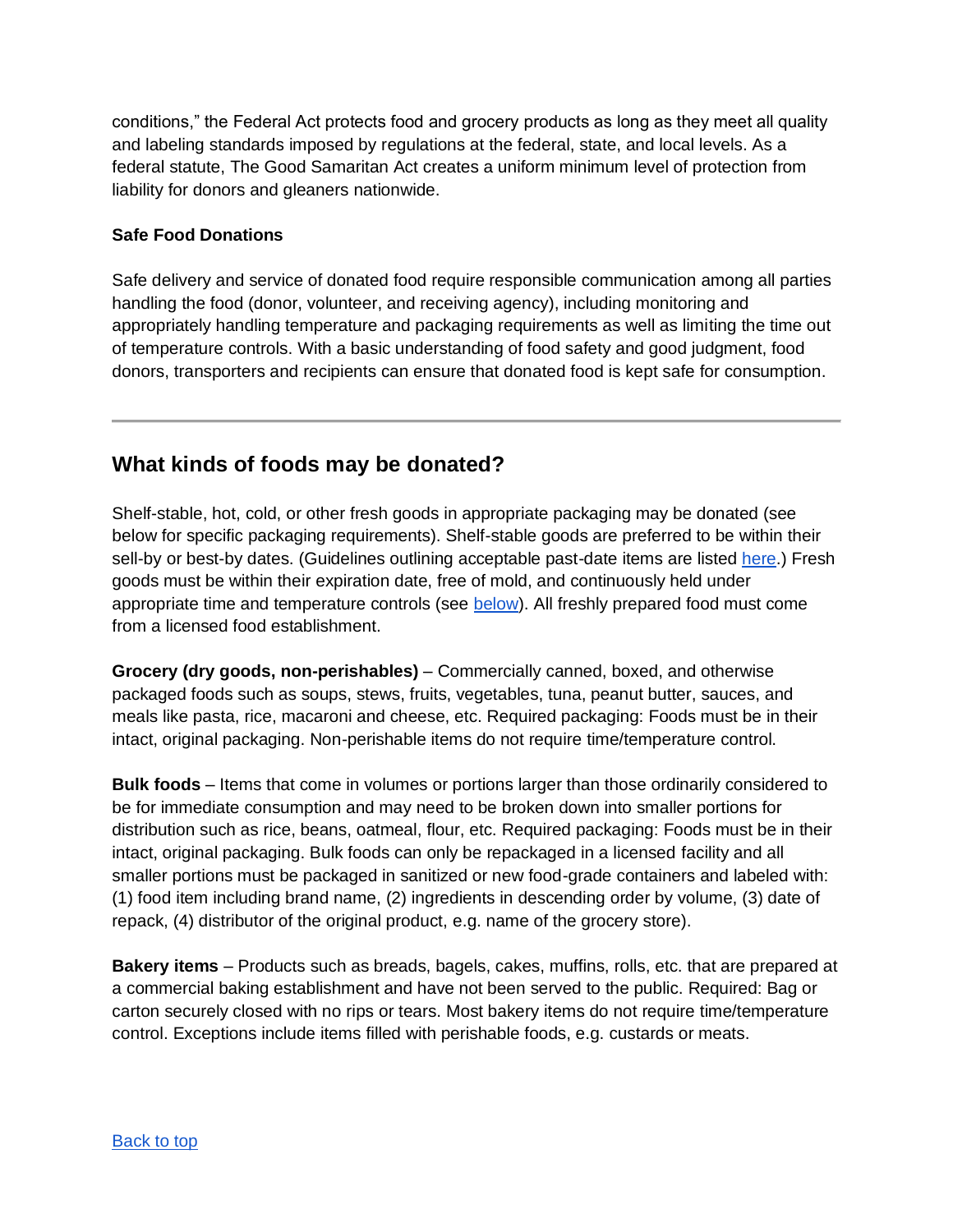**Produce** – any type of whole fruit or vegetable that is fresh (packaged or loose) – Food donations may include fresh produce. Required: Packed in clean bags, boxes, or bins. Whole (uncut, unpeeled) fruit and vegetables do not require time/temperature control.

**Frozen grocery store or factory prepared foods** – Any type of commercially packaged frozen food such as peas, berries, ravioli, waffles, etc. Required packaging: Foods must be in their intact, original packaging. Frozen products must be maintained at a temperature of 0˚F or below. See the section entitled, "Transporting Time/Temperature Control for Safety (TCS) [Foods](#page-2-0)". If a refrigerated product has been frozen to extend the shelf life, each container/case must have a "frozen on" date written in the area of the expiration date.

**Dairy products (milk, cheese, butter, eggs**) – Commercially packaged milk, cheese, yogurt, ice cream, eggs, egg products, etc. Required packaging: Foods must be in their intact, original packaging. Dairy products must be maintained at a temperature of 41 °F or below. See the section entitled, ["Transporting Time/Temperature Control for Safety \(TCS\) Foods"](#page-2-0).

**Pre-packaged food (e.g. salads, entrees**) – Prepared in a commercial facility and requires refrigeration. Required packaging: Foods must be in their intact, original packaging. Cold prepackaged products must be maintained at a temperature of 41˚F or below. See the section entitled, ["Transporting Time/Temperature Control for Safety \(TCS\) Foods.](#page-2-0)"

**Fresh meat (including seafood)** – Beef, poultry, pork, seafood (excluding live shellfish), and processed items such as sausage or lunch meat that have undergone USDA inspection and approval. Fresh meat and seafood must be maintained at a temperature of 41˚F or below. Required packaging: Foods must be in their intact, original packaging. Raw meat must be transported in a separate container from other donated food items. Fresh meat/seafood must be maintained at a temperature of 41˚F or below. See the section entitled, ["Transporting](#page-2-0)  [Time/Temperature Control for Safety \(TCS\) Foods"](#page-2-0). If the meat was previously frozen, it must be labeled with the date when it was removed from the freezer, the manufacturer's expiration date, and the date on which the product was frozen.

**Prepared food** – Any type of prepared food such as grilled chicken, lasagna, pasta, salad, rice, or soup that has been prepared and properly held at food-safe temperatures at a commercial food service establishment such as a restaurant, cafeteria, or catered event but has not been served or offered to the public. **Note: Foods prepared in a home kitchen may not be donated.** Required packaging: Securely sealed, food-grade packaging. Sandwiches may be wrapped in clear plastic, wrap, or foil. Chilled food must be maintained at a temperature of 41˚F or below. Hot food must be maintained at a temperature of 135˚F or above. See the section entitled, ["Transporting Time/Temperature Control for Safety \(TCS\) Foods"](#page-2-0).

<span id="page-2-0"></span>**Transporting Time/Temperature Control for Safety (TCS) Foods**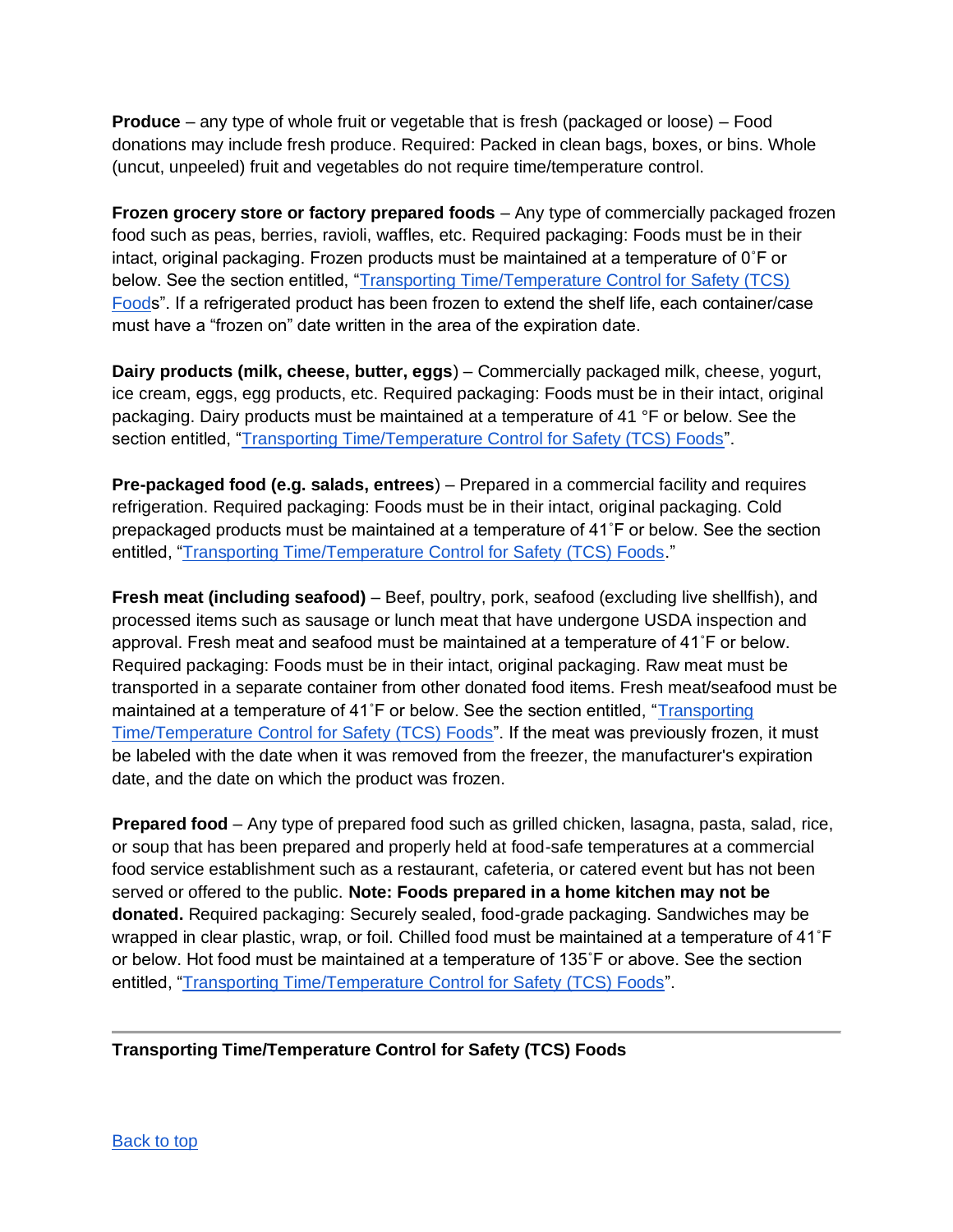TCS food is food that requires time-temperature control to prevent the growth of microorganisms and, thus, keep it safe for consumption. Sample situations of handling TCS foods can be found below in [Food Recovery: A Practical Look.](#page-7-0)

- Donations consisting of whole produce, dry grocery items, baked goods, and other similar products can be delivered anytime with no requirement for temperature controls or delivery times.
	- Prepared foods should be packaged in safe, nonabsorbent, leak-proof pans or reusable containers. Food should never be packaged and shipped in containers or boxes that have contained chemicals or cleaning products.
- For TCS foods including frozen foods, hot or cold prepared foods, and fresh meat, seafood, and dairy the following considerations must be made:
	- Check food temperatures using a clean and sanitized thermometer.
		- Cold TCS food should be held below 41°F
		- Hot TCS food should be held above 135°F
		- TCS foods may only be donated if they have been held at the appropriate temperature
	- TCS foods that have been out of temperature controls for more than a total of 4 hours (including time during cooling, storage, transport, and service) must be discarded
		- Whenever possible, TCS foods should be maintained below 41°F or above 135°F while in transport.
	- Hot food out of temperature controls (for any amount of time not exceeding 4 hours) must be reheated to 165 ̊F before service.

<span id="page-3-0"></span>**All donated prepared food should be labeled with:** (1) the name of the food, (2) indicate any potential allergens (see below) (3) date prepared, (4) "use by" dates, (5) Donor name and contact information.

Food labels must indicate whether the food contains any of the following major allergens or derivatives of the following major allergens: milk, egg, fish, crustacean shellfish, tree nuts, wheat, peanuts, soybean

Sample label: Product name: Meat Sauce Potential allergens: Soybean oil Date prepared: 1/20/22 Use by: 1/22/22 Donated by: Zio's Trattoria, ph: 123-4567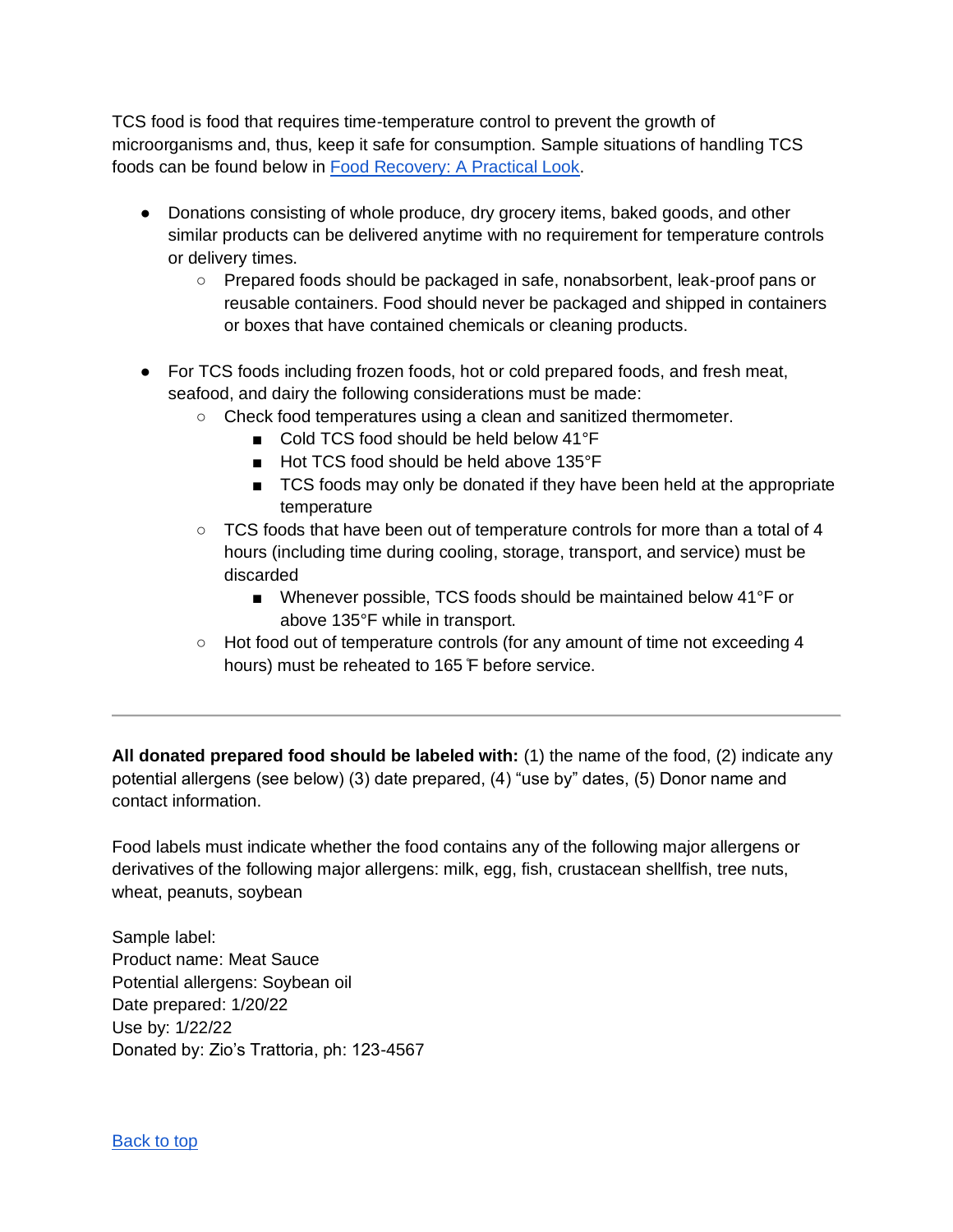If a refrigerated product has been frozen to extend the shelf life each container/case must have a "frozen on" date written on the container/case in the area of the expiration date.

## <span id="page-4-0"></span>**Foods Unsuitable for Donation**

Certain foods are not suitable for donation because of safety concerns. These foods include:

- Alcohol
- Any foods prepared, cooked, cooled, or reheated at home including home-canned, vacuum-packed, or pickled foods.
- Foods previously served to consumers.
- Foods in sharply dented, swollen, bulging, leaking, or rusted cans.
- Foods in opened or torn containers that exposes the food to potential contamination.
- Unpasteurized milk and milk products.
- Foods with an "off" odor or that show any signs of spoilage (browning, slimy layer, unusual color).
- $\bullet$  "Distressed" foods = foods that have been exposed to fire, flooding, excessive heat, smoke, radiation, and other environmental contamination.
- Foods designated for discard per regulatory or donor standards.
- Foods past their expiration date.

#### <span id="page-4-1"></span>**Personal Hygiene**

- If sick, do not recover food.
- Pull long hair up and/or wear a hat/hairnet.
- Wear a waterproof bandage if you have a cut.
- Wash hands and exposed arms up to your elbows with warm water and soap before handling food. Wet hands with warm water and use soap, rub hands together for 20 seconds, rinse and dry with a disposable paper towel.
- Wash hands again if you do any of the following: use the restroom, smoke, touch your hair, face, clothes, or body, handle raw meat or eggs, eat or drink or use cleaning chemicals.
- If handling ready-to-eat foods wear gloves. Gloves minimize bare-hand contact with ready-to-eat foods. Wash hands before putting on gloves. Gloves should be changed when changing tasks or if they develop a hole.
- Do not eat, drink, smoke, or chew gum near exposed food.

#### <span id="page-4-2"></span>**Safe Transportation of Donated Food**

● Use safe, nonabsorbent, leakproof pans or reusable containers.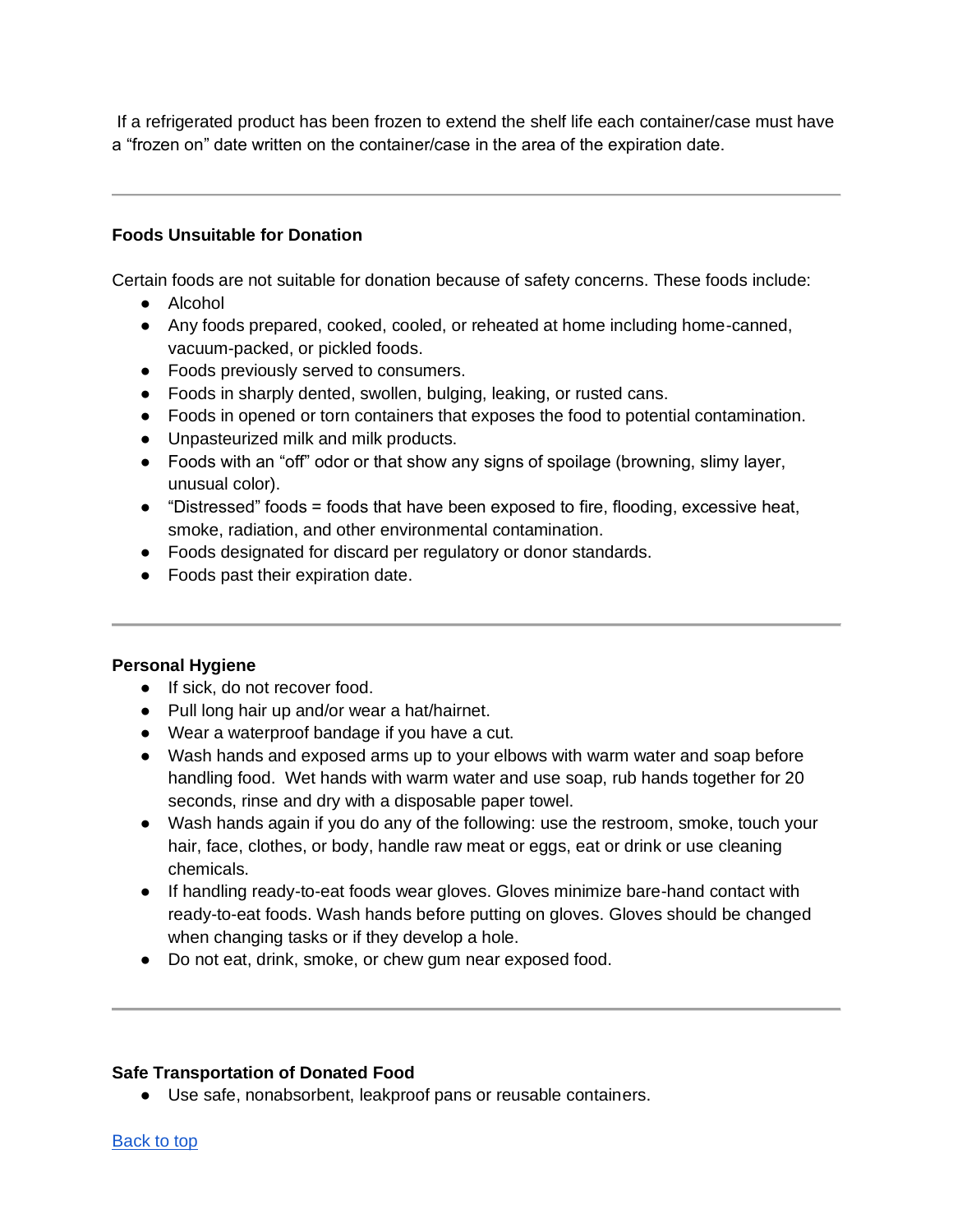- Never put pans containing food or intended for food on the ground.
- Animals are not permitted in the vehicle during transportation.
- Sick individuals are not permitted in the vehicle during transportation.
- Protect food from contamination from sources such as chemicals, staples, insects, water drippage, dirty equipment, etc.
- Keep food transportation vehicles clean of excessive dirt, insects, animals, and any other potential contaminants while transporting food.
- It is a good idea to have a sheet, tarp, or carry-all container that you lay in the trunk or back seat before transporting any donated food.
- Avoid cross-contamination of foods. Store raw and ready-to-eat foods separately. Do not allow raw foods to drip onto or otherwise contaminate other foods. Do not store foods and non-food items together.

## <span id="page-5-0"></span>**Receiving Donated Food Safely**

When donated food products are delivered to an agency, it is the responsibility of the receiving agency to ensure inspection of every food delivery for general cleanliness, condition of containers, and signs of temperature abuse.

When receiving TCS foods:

- Use a sanitized thermometer to take and record the temperature before storing TCS in a proper temperature-controlled space or before preparing donated hot food for immediate consumption.
- When receiving canned products, always inspect them for the following potential problems:
	- Severe dents on the top or bottom rim, or the side seam.
	- Swollen or bulging cans
	- Rusted cans with pitted surfaces
- When receiving boxed or dry goods, always inspect them for the following potential problems:
	- Bag is torn or leaking
	- Bag has moldy or foreign objects inside
	- Box has live or dead insects, webs, or droppings.
	- Seals are ripped
	- Box is stained or wet

#### <span id="page-5-1"></span>**Shelf-life of Donated Food**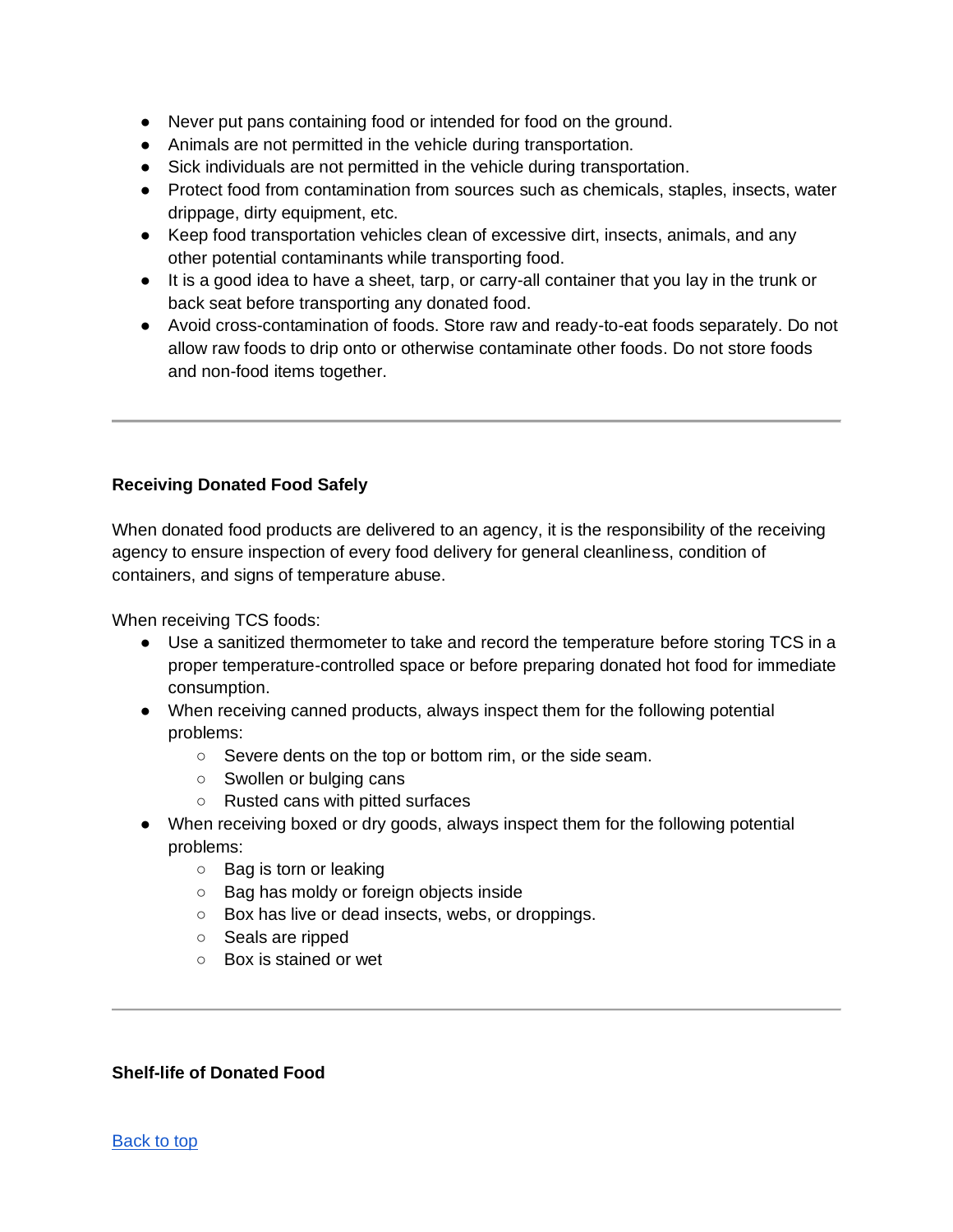Many goods that are donated to a charitable food system are often nearing or past their printed quality dates. Fortunately, many foods that have not been opened and have been properly stored are safe to eat food after the "best by", "sell-by" or "use-by" date. **Food that is past its expiration date may not be donated.**

Some common foods that may be donated and used past their "best by" or "use by" dates include:

- Fresh/frozen foods
	- Prepared Tuna Fish, Chicken, Pasta Salad, etc. 3 to 5 days
	- $\circ$  Fresh, uncooked meat  $-2$  to 5 days
	- $\circ$  Milk 5 to 7 days 8
	- $\circ$  Yogurt 7 to 10 days
	- Deli Meat and Bacon 2 weeks
	- $\circ$  Eggs 3 to 5 weeks
	- $\circ$  Frozen meat 4 to 8 months from the date it was frozen
	- $\circ$  Frozen dinners 3 to 4 months
- Dry goods
	- $\circ$  Baking Mixes 8 months
	- Dry Beans and Nuts 1 year
	- $\circ$  Cereal and Crackers 1 to 2 years
	- Uncooked Rice/Pasta 1 to 2 years
	- $\circ$  Canned High-Acid Foods (peaches, tomatoes, juice, etc.) 12 to 18 months
	- Canned Low-Acid Foods (meat and vegetables) 2 to 3 years
	- $\circ$  Food in Glass/Plastic Jars  $-2$  to 3 years

For information about additional foods you can consult the following resources: USDA Guide to Food Product Dating Guide to Shelf Life of Donated Products – by Greater Pittsburgh Community Food Bank

If you have questions about the food safety practices encouraged by Flint Hills Food Recovery and the guidelines presented here, please contact:

Flint Hills Food Recovery: Name: Dolly Gudder Phone Number: 785- 261-1776 (texting preferred) rileycountyfoodandfarmcouncil@gmail.com

Kansas Department of Health and Environment Manhattan Office 1320 Research Park Drive Manhattan, Kansas 66502 785-564-6700

Back to top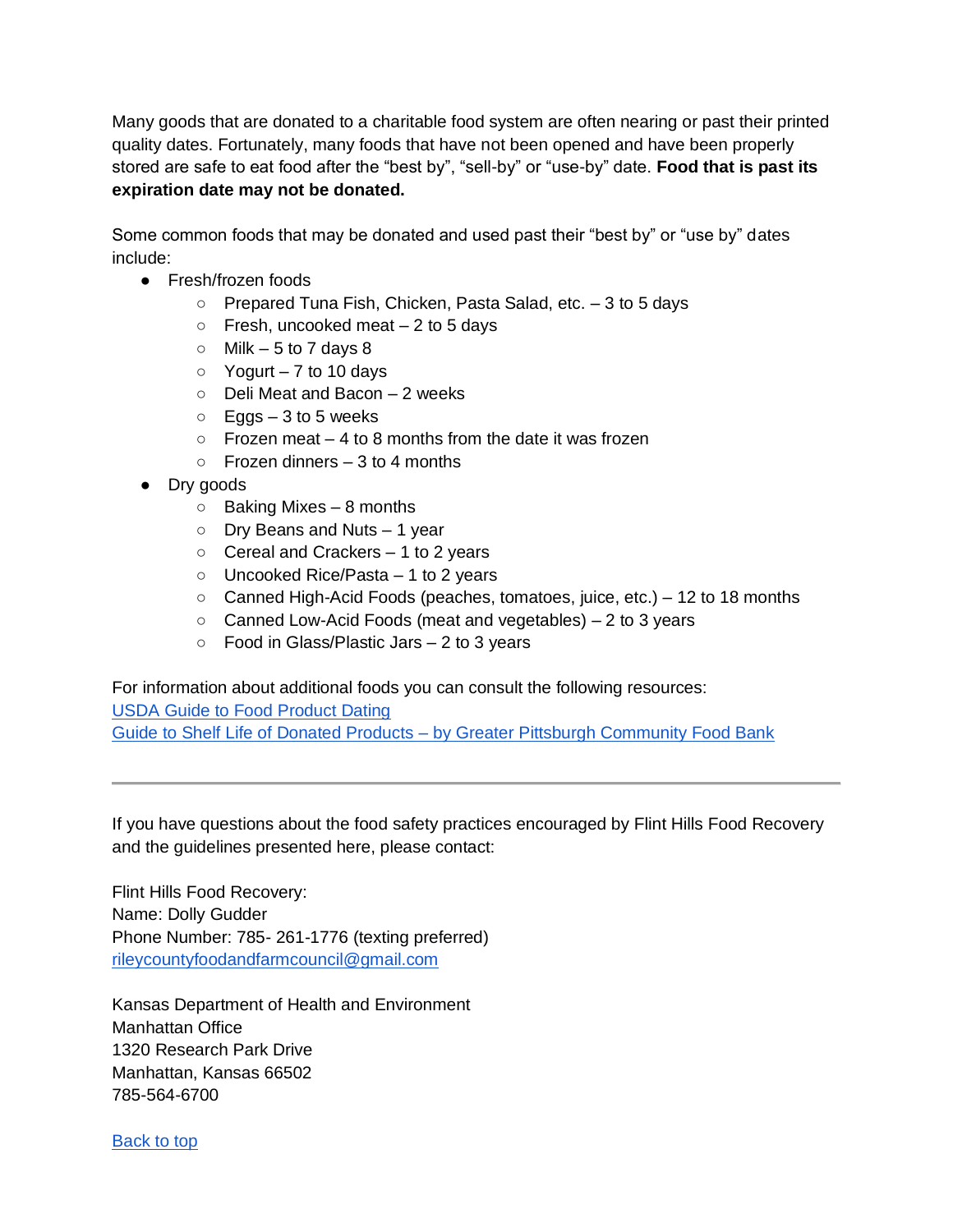#### <span id="page-7-0"></span>**Food Recovery: A Practical Look**

The following scenarios are meant to illustrate the types of food that can be donated and the time/temperature control guidelines for each:

FHFR Caterers has several hotel pans full of food leftover from the breakfast service that they would like to donate. They have used the ChowMatch Mobile App to locate an appropriate recipient who will be there to pick up in 30 minutes. They are reviewing their time and temperature log to determine which of the following items are safe to donate:

## **1. One of the pans is missing a single scoop of scrambled eggs which was served by the catering company staff to a latecomer for breakfast. It has been sitting in a chafing dish with a lit Sterno® and held at a temperature of 140˚F for the last 2 hours. Can this food be donated?**

No. Any food that has been offered to the public is unsuitable for donation regardless of time or temperature considerations.

## **2. A second pan containing sausage links has not been served at all. It is still covered in saran wrap and aluminum foil. It has been on the serving line for an hour and held at a temperature of 120˚F. Can this food be donated?**

No. Hot food must be received at a temperature of 135˚F or higher.

## **3. The hash browns in the third pan never made it out of the kitchen and have been held in a warming oven at 135˚F since they were brought to the conference hall 3 hours ago. Can this food be donated?**

Yes. This food can be donated hot if served immediately or if cooled properly by the commercial foodservice establishment or recipient organization.

## **4. A basket of bagels was sitting on the table next to the coffee for the entirety of the breakfast service (7a-11a). Some are pre-sliced and others are whole. Can this food be donated?**

No. These bagels have been offered to the public and are not suitable for donation.

## **5. Several unopened milk cartons were held on ice during the service. Can this food be donated?**

Yes. This milk can be donated as long as it is at a temperature of 41˚F or lower at the time of donation. The temperature of one container should be taken to ensure proper temperature. Note: if there was no attempt at temperature control (i.e. no ice) the milk must be discarded.